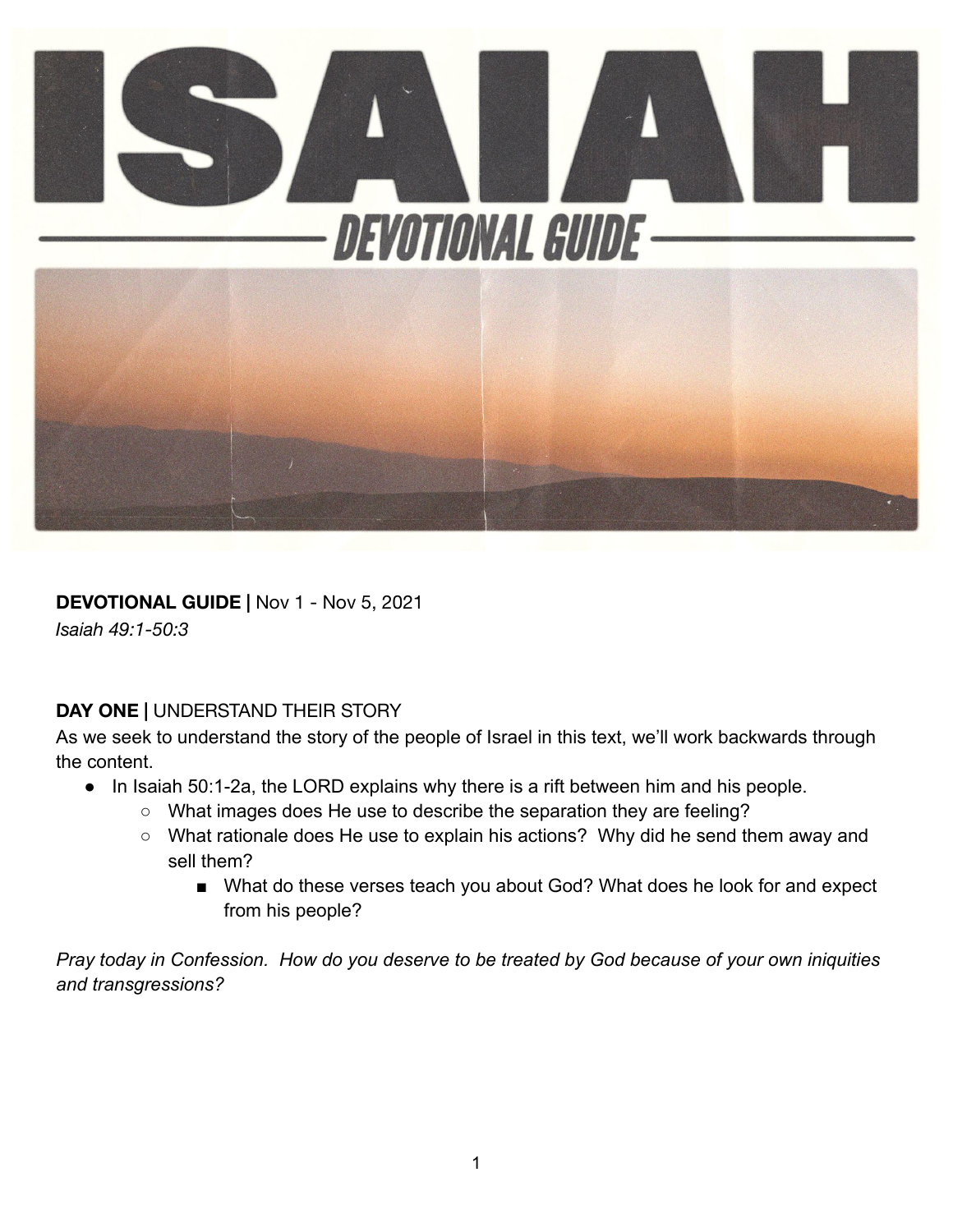# **DAY TWO |** UNDERSTAND THEIR STORY

- In Isaiah 49:14-26, Isaiah records Israel's complaints and questions, and God's response.
	- What is Israel's core complaint in verse 14?
	- How does God answer their complaint in verses 15-17? How does he feel about them?
	- What does God promise in verses 19-20 and 22-26 about their "children"?
	- What questions will Israel ask when God provides them with "children" (verse 21)?

*Pray in Adoration today. Thank God for how deeply he loves his people!*

## **DAY THREE |** CONNECT TO HIS STORY

- In Isaiah 49:14-50:3, The LORD assures Israel that he will physically rescue them from exile in Babylon, but in the first few verses of this text, he speaks of a different deliverance which will also come through his "servant".
	- What does the servant say that God has called him to do in Isaiah 49:1-6?
	- How will people respond to this servant according to verse 4 and verse 7?
- In the Gospel of Luke, an elderly man named Simeon meets Mary and Joseph when they bring Jesus into the temple to be presented to the LORD. Read Luke 2:25-32. What does Simeon affirm about Jesus as he echoes Isaiah 49:6?

*Pray in Adoration today. God kept his promise to Israel, by sending Jesus.*

## **DAY FOUR |** CONNECT TO HIS STORY

- Yesterday we saw that Simeon made the connection between Jesus and Isaiah's "servant". Today we'll examine further connections between this promise and its New Testament fulfillment.
	- $\circ$  Read John 1:10-11. How is this text connected to Isaiah 49:1-7?
	- Read John 8:12 and John 9:1-5. What does Jesus call himself? How is this imagery connected to Isaiah 49:1-7?
	- $\circ$  Read Isaiah 49:8-12, and then Revelation 7:13-17. How does Revelation echo the language of Isaiah?

*These texts demonstrate that God's physical rescue of his people points forward to his spiritual rescue through Jesus. Pray in Adoration that the LORD is committed to rescuing his people!*